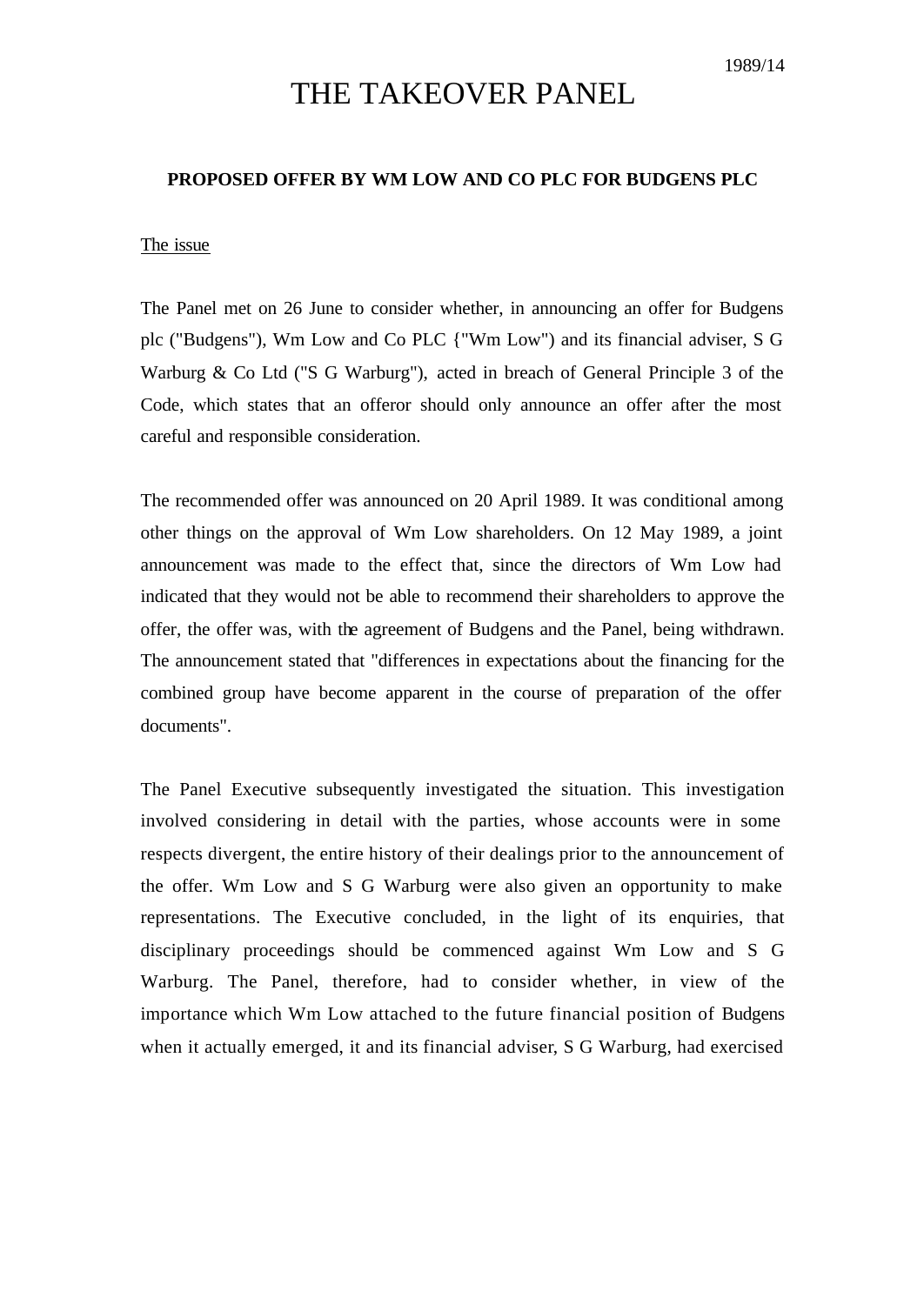"due diligence" in investigating the position prior to the announcement of the offer. This required a careful analysis of the dealings between the parties.

# Summary of events

Wm Low and Budgens are companies of similar size, both engaged in the retail business. The suggestion that the businesses might be brought together through the acquisition of Budgens by Wm Low was considered by Wm Low over the course of the seven weeks from the beginning of March 1989. During this time, Mr James Millar, chief executive of Wm Low, met Mr John Fletcher, chairman and chief executive of Budgens, three times, on 7 and 21 March and on 12 April. No one else was present at any of these meetings. The advisers of the parties did not then meet. Wm Low was regularly consulting S G Warburg, but Mr Fletcher of Budgens had decided not to instruct Kleinwort Benson Ltd ("KB") until the discussions reached a later stage.

For the purpose of its evaluation, Wm Low constructed a computer model to produce projected profit and loss accounts through to 1991, as well as cash flow statements for the same period. Mr Millar informed us that this model was prepared in large part on the basis of Wm Low's own evaluation of the business of Budgens, but the assumptions on which it was based and the principal conclusions reached were put to Mr Fletcher for confirmation. This basis was adopted because from the outset Mr Fletcher, for various reasons, was unwilling to provide any information.

Wm Low confirmed to Budgens on 17 April that it wished to proceed with the proposed offer. A negotiating meeting was arranged for 19 April. Budgens then informed KB of the proposal. Negotiations took place until early on 20 April. The parties agreed that the offer would be of 37 new Wm Low shares for every 60 Budgens shares held which, assuming full acceptance of the offer, would have left Budgens shareholders holding approximately 49% of the enlarged issued share capital of Wm Low. There was,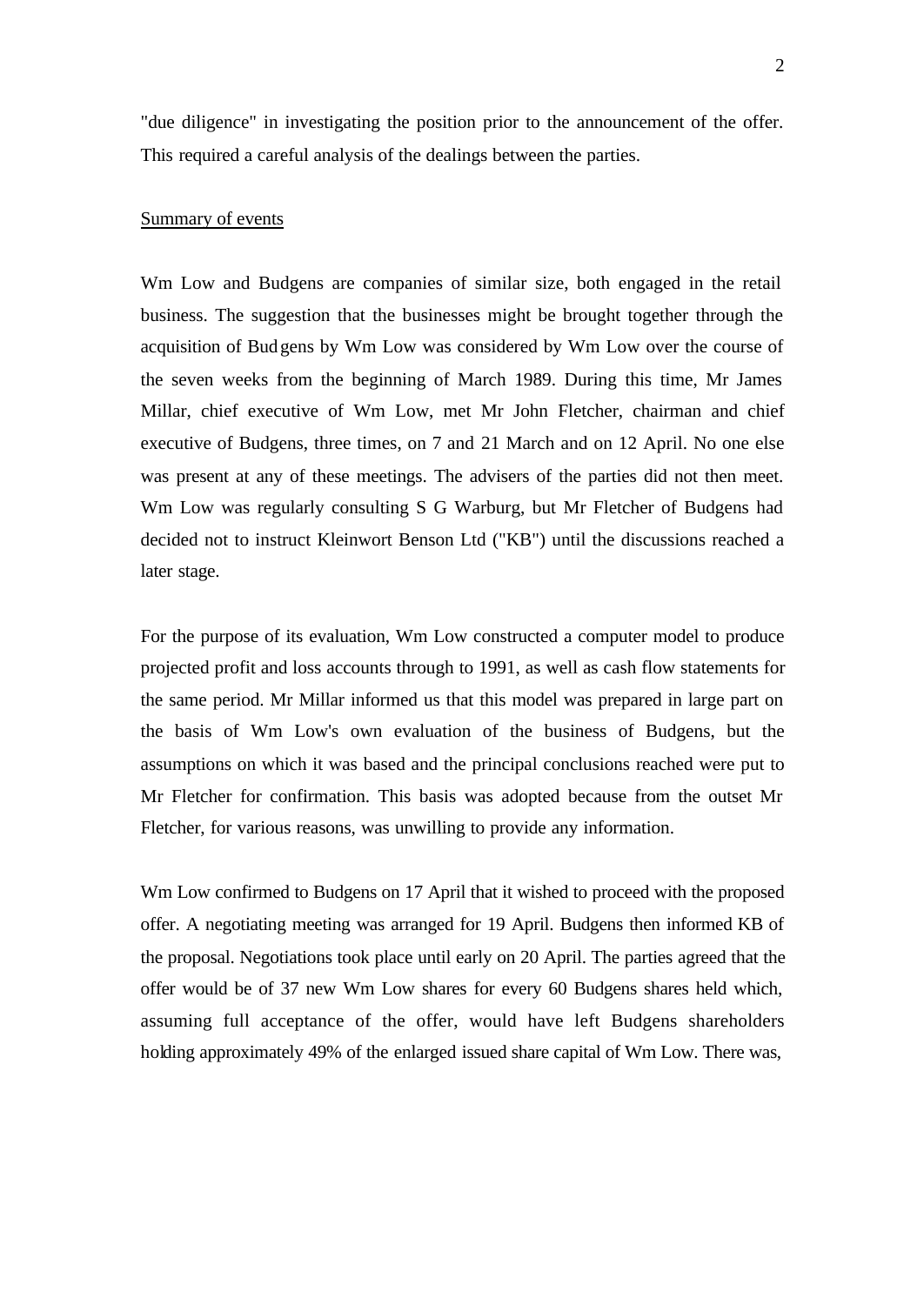however, also to be an underwritten cash alternative equivalent to £9.25 for every 6 Budgens shares. The offer valued each Budgens share at £1.78. The cash alternative amounted to £1.54 per share.

As a result of the production of working capital statements during the process of preparing the offer document, information about Budgens was made available to Wm Low which caused the board of Wm Low to reconsider whether it could recommend the offer to its own shareholders. Although Wm Low sought to renegotiate the terms of its offer, its revised proposals were unacceptable to Budgens. Accordingly, Wm Low concluded that it would not be able to recommend its shareholders to approve the offer. In these circumstances, Budgens accepted that no useful purpose would be served by requiring that the offer document be posted. S G Warburg had consulted the Executive as to Wm Low's obligations under the Code at various stages and, in the light of this decision of Budgens, Wm Low was permitted by the Executive not to proceed. In giving this permission, the Executive was reflecting the fact that no useful purpose would be served by refusing to do so; it was not in any way expressing a view as to the financial position of Budgens. The Executive had made it plain, during discussions as to the withdrawal of the offer, that it would have to conduct an enquiry into the events leading up to the announcement of the offer and to investigate, in particular, whether there had been compliance with General Principle 3.

The withdrawal of the offer naturally caused concern and some shareholders voiced anxiety to the Executive.

Whilst there was substantial agreement between Wm Low and Budgens as to most of the facts we have so far stated, there was disagreement between them as to the exact purpose and status of the discussions between Mr Millar and Mr Fletcher prior to the negotiations on 19 April, and as to the precise details of the information provided. The resolution of such disagreement would not, in the view of the Panel, have assisted us to determine the central question with which we are concerned. We believe that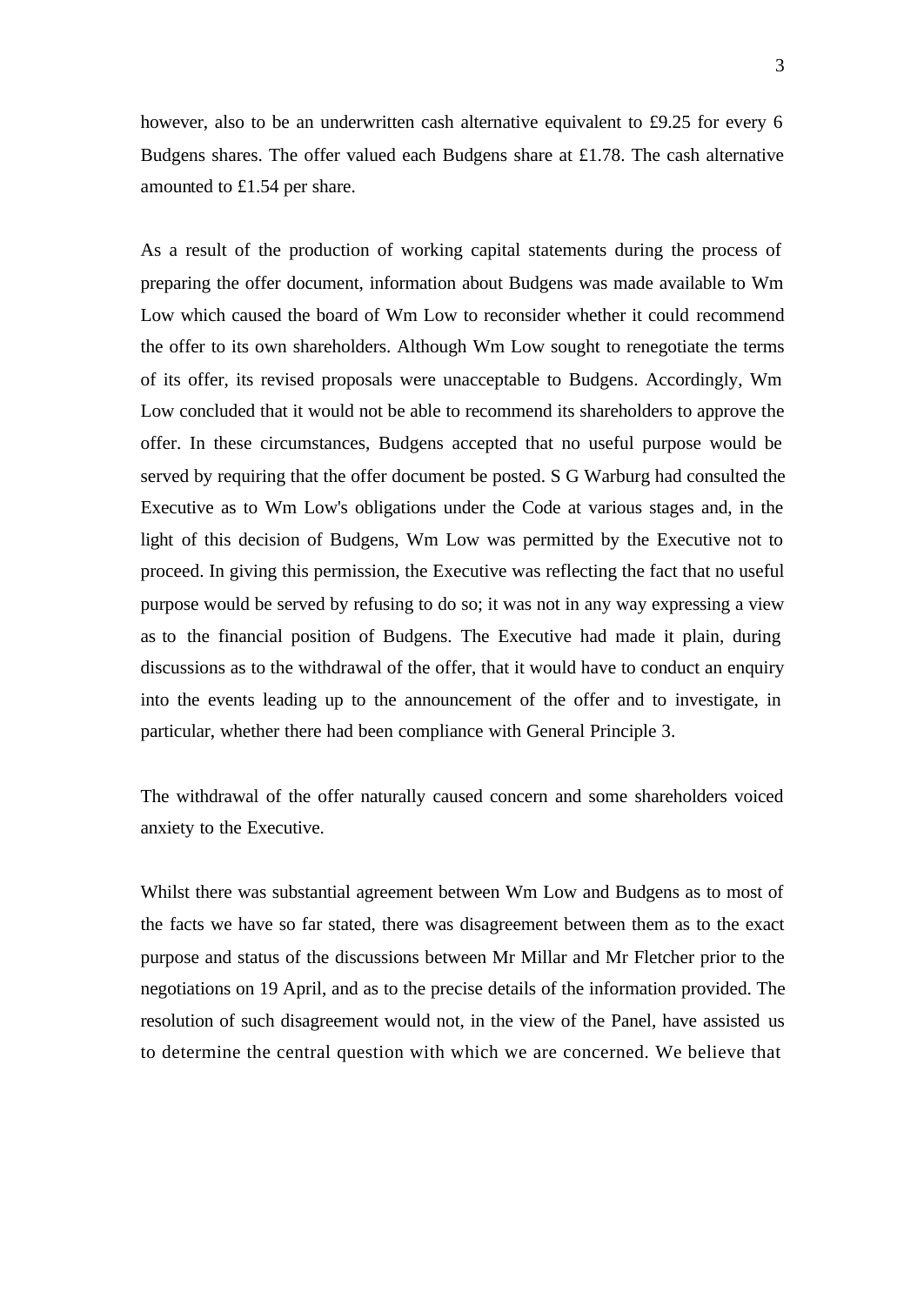the essential issue is whether, in the light of the importance clearly attached to Budgens' profitability and levels of borrowing, Wm Low and S G Warburg should have pressed Budgens for further information.

We therefore approach the issue on the assumption that the facts were wholly as stated by Wm Low and S G Warburg. We also accept the contention of S G Warburg that we should not proceed on the basis that the mere existence of some conflict of evidence indicated the importance of Wm Low seeking confirmation of the information which it was given orally. It would not be just to adopt such an approach without hearing extensive oral evidence on the matters in issue.

Wm Low and S G Warburg represented to us that the level of current and contemplated borrowings and its effect upon future profitability was a matter of central importance in reaching its decision not to proceed with the offer. Accordingly, it is necessary to examine the information regarding the level of borrowings and future profitability which Wm Low obtained from Budgens prior to announcing its offer.

The most recent published audited accounts of Budgens were for the period to 31 December 1987, since when its business has changed very significantly. Budgens has changed its year end to 30 April. Consequently, at the time Wm Low was considering making its offer, Budgens was coming to the end of a 16 month accounting period. It had issued two six monthly interim statements of profits in respect of parts of that period. No balance sheet as of a date later than 31 December 1987 had been published, but a statement of indebtedness as at 26 September 1988 was contained in a class 1 circular dated 12 October 1988.

Because Mr Fletcher was unwilling to provide information about Budgens, Mr Millar said that Wm Low would produce a computer model of Budgens and then seek confirmation from Mr Fletcher as to the accuracy of the assumptions made and principal conclusions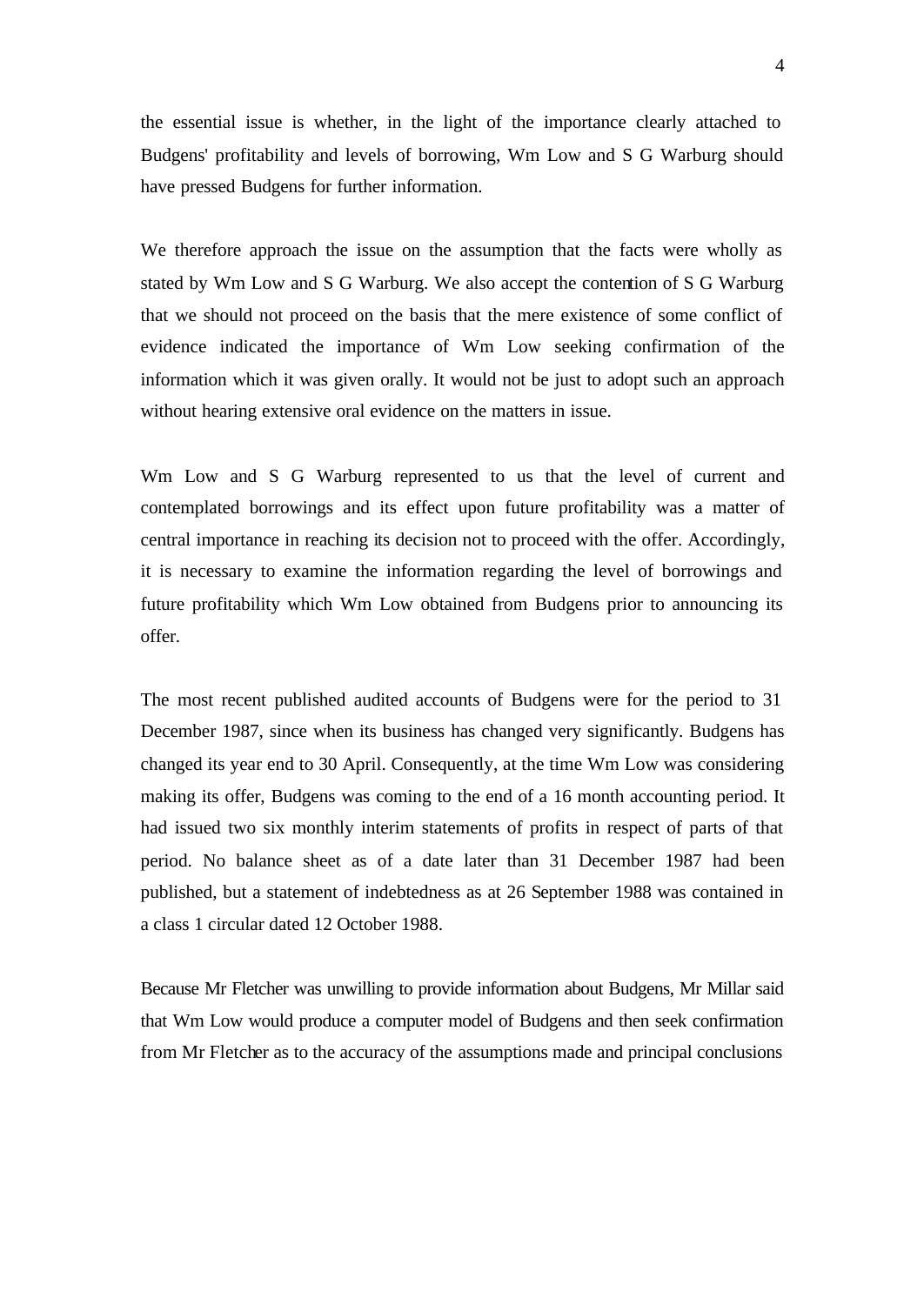reached. Wm Low proposed thus to build up, with the assistance of S G Warburg, a picture of the merged group and proceeded to do so.

At the hearing Wm Low informed the Panel that it had received indications as to Budgens' future profitability in meetings held during March and April. Wm Low also had access to various brokers' circulars relating to Budgens against which it was able to compare its own conclusions. Neither Wm Low nor S G Warburg requested a formal profit forecast.

The extent of the borrowings of Budgens does not appear to have been discussed between Mr Millar and Mr Fletcher at their meeting on 7 March. On 21 March, however, Mr Millar recollects that he informed Mr Fletcher of the level of borrowings as at December 1988 assumed in the Wm Low computer model and Mr Fletcher said that the actual borrowings had been higher and gave a figure. At the same meeting, according to Mr Millar, Mr Fletcher also indicated the level of capital expenditure, and its basic timetable, which he envisaged in the coming financial year. The December 1988 borrowing figure given by Mr Fletcher was thereafter used in the computer model. Wm Low used its own estimates of anticipated capital expenditure because that would be within the control of Wm Low following the merger. Budgens and its advisers have subsequently informed the Panel Executive that December 1988 borrowings were in fact slightly lower than Mr Fletcher indicated.

There was no discussion of borrowings at the meeting on 12 April and, until 19 April, it does not appear that any enquiry was made as to what borrowings would be at the end of April 1989. It is agreed, however, that on 19 April Mr Fletcher gave an estimate of the anticipated profitability, of the then current Budgens borrowings and of the expected level of borrowings at the year end (30 April). This new information was not built in to the Wm Low computer model.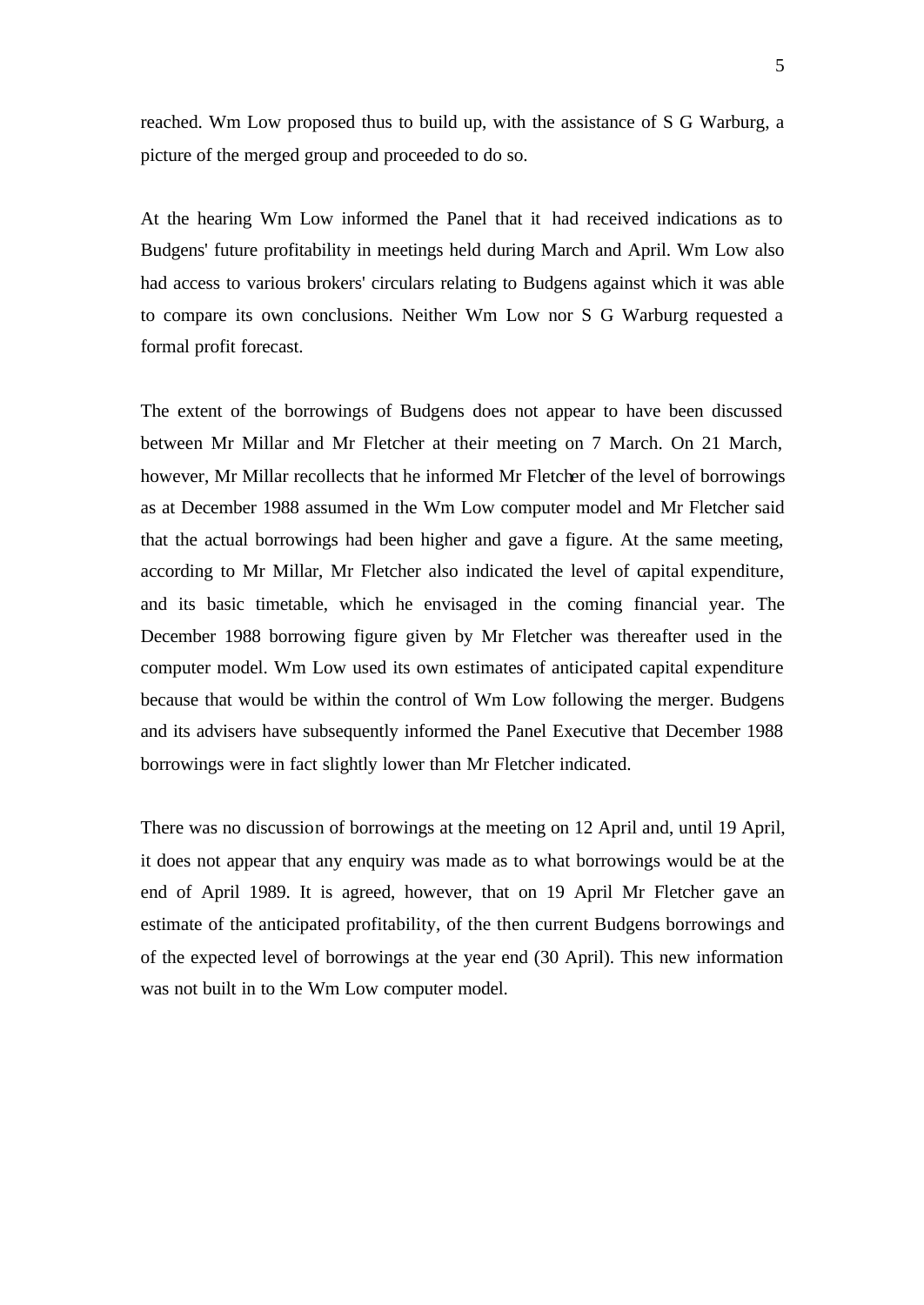The director of S G Warburg with day to day responsibility for the case informed us that, on 18 April, he requested a Budgens balance sheet and this request was repeated on 19 April. However, no balance sheet was provided. No explanation was sought by or given to Wm Low or S G Warburg as to why it had not been forthcoming.

It appears from this evidence that Wm Low did not seek or obtain from Budgens any specific estimate of anticipated future borrowings nor ascertain which part of the future capital expenditure was already committed. It was not until the subsequent working capital review that any details were given as to future borrowings. There appears to have been no enquiry into Budgens own estimates of its future borrowing requirements but it seems clear that when the extent of the anticipated future borrowing of Budgens was disclosed in the working capital review, it was seen as of importance to Wm Low.

## The duty of potential offerors and their advisers under the Code

General Principle 3 states that:

"An offeror should only announce an offer after the most careful and responsible consideration. Such an announcement should be made only when the offeror has every reason to believe that it can and will continue to be able to implement the offer: responsibility in this connection also rests on the financial adviser to the offeror."

Compliance with this principle is of great importance. The announcement of an offer inevitably has a profound effect upon the market. The share price of the offeree company will be affected and, in consequence, if the offer is subsequently withdrawn for whatever reason - many people may have dealt on the basis of expectations which are not fulfilled. Against this background, General Principle 3 attempts to reduce to a minimum the number of offers which are withdrawn by placing upon potential offerors and their advisers an obligation to exercise due care before making an offer. This Code duty is of a standard similar to that which the law imposes upon professional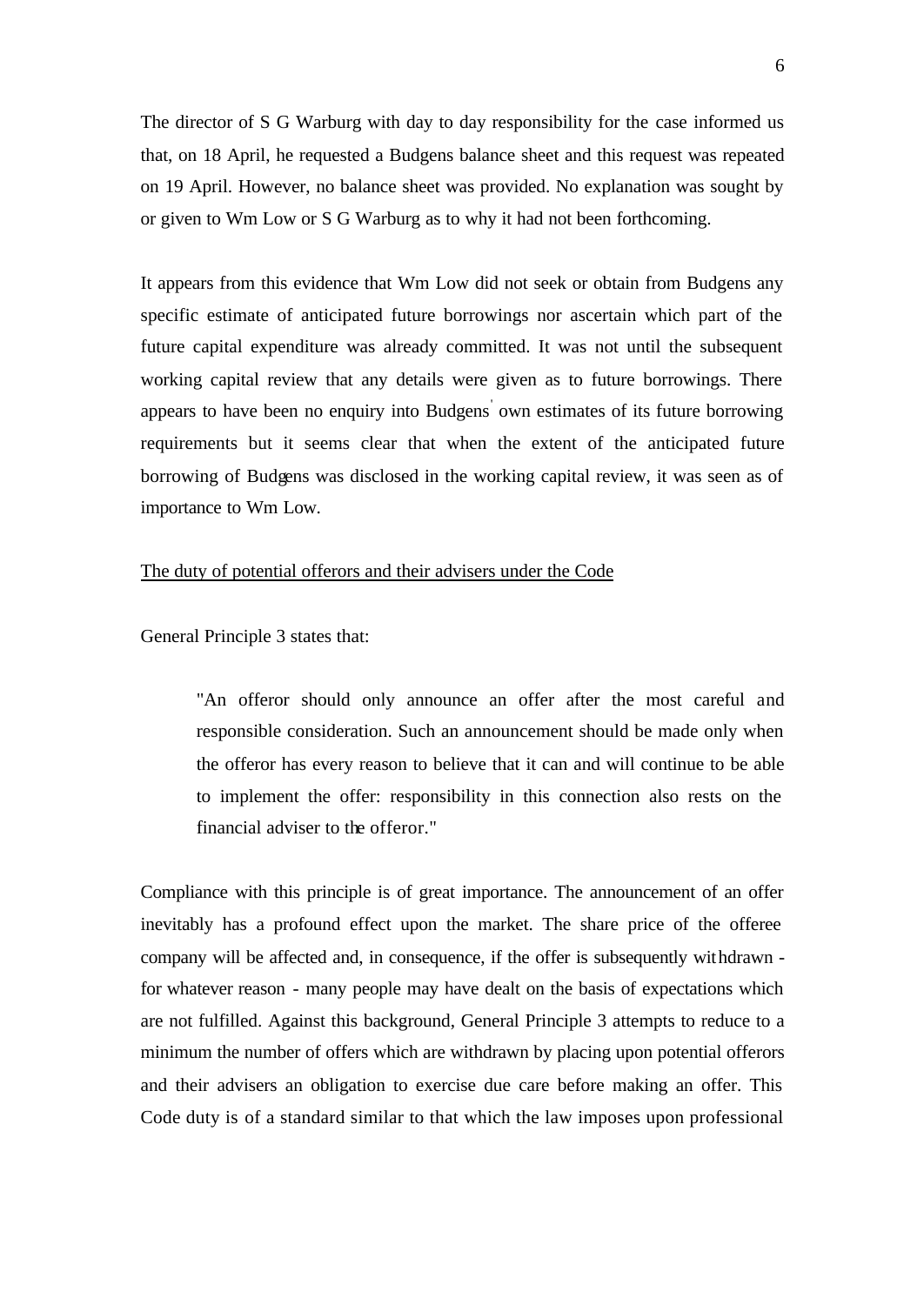people or indeed anyone who purports to possess some special skill. It is a duty to display that standard of skill and care which would ordinarily be expected of someone exercising or professing to exercise the particular skill in question. The Panel stresses that General Principle 3 is designed to protect shareholders of the offeree company and those who might deal or consider dealing in the shares of the offeree company. Accordingly, to the extent that it is practically possible to exercise care, the Code duty arising under General Principle 3 cannot, as S G Warburg accepted, be limited simply to setting out the conditions to which a particular offer is subject.

The practical content of the Code duty to exercise appropriate care will inevitably depend upon all the circumstances of the case. Where there is a unilateral offer, it may be very difficult for the offeror to obtain reliable detailed information concerning the business of the offeree company. The issue of what is reasonable in each case turns in part upon the likely reaction of the offeror to unanticipated developments or revelations following the announcement of an offer. If, for example, a very large company were proposing to take over a small company just to obtain a particular product, it might be perfectly reasonable for it not to investigate the profitability or borrowings of the target, because subsequent revelations relating to those aspects of the target's business would not be relevant to the offeror. But, on the other hand, in the case of a proposed merger of companies of similar size, the offeror is likely to be much more sensitive to the precise financial position of the offeree. In such a situation, which existed in the present case, it is necessary for the offeror, where it has the opportunity to do so, to take greater care to investigate that position in advance.

In saying this, the Panel is conscious that at all times directors who are inviting their shareholders to vote on the issue of whether or not to support an offer must give their advice in the light of their continuing fiduciary duty to the company. This means that, in the event of a fundamental change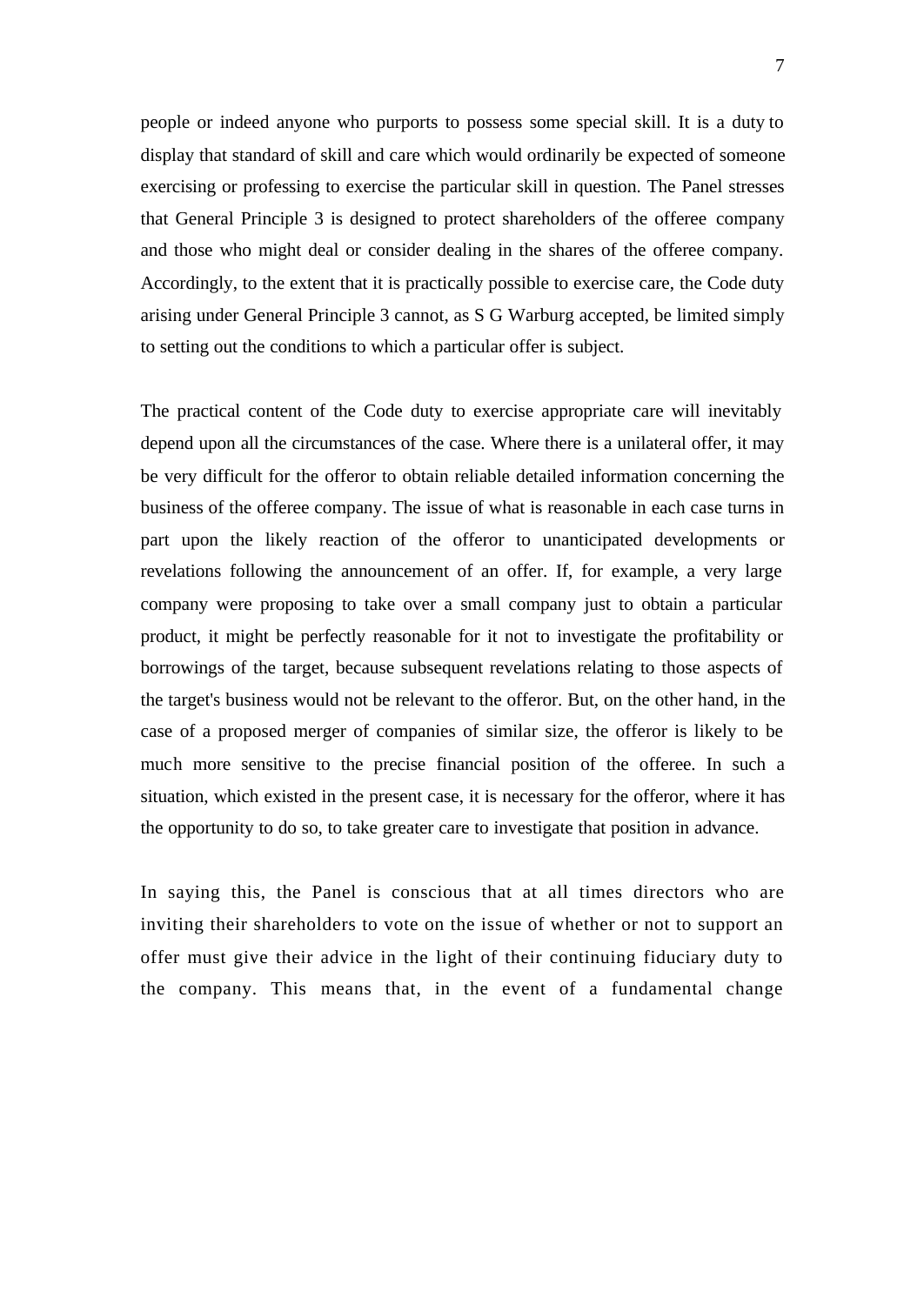of circumstances, it may be necessary for them to change the view which they conscientiously held at the time of the announcement of the offer. In its 1974 annual report, the Panel made clear that where resolutions from offeror shareholders are necessary, the Panel does not take the view that the directors of the offeror are obliged to recommend shareholders to vote in favour of the offer in all circumstances. But it was stressed that directors are not free to ignore what they have done in the name of the company. Since failure to proceed is a very serious matter, the directors must bear this in mind in making their recommendation. It equally follows that, in order to do all they can to avoid a situation arising where they may ultimately recommend their shareholders to vote against an offer which they have announced, the company and its advisers have to meet a high standard in fulfilling the obligation to exercise care.

## The submissions of the parties

The Executive submitted to the Panel that the conduct of Wm Low and S G Warburg breached General Principle 3. In reply, Wm Low and S G Warburg made full written and oral submissions to the Panel and these were considered in detail.

#### The Panel's decision

The essential issue which we had to consider was whether, in all the circumstances, Wm Low and S G Warburg should, before deciding to make an offer, have sought more information. In particular, we had to consider whether they should have sought further clarification of the future borrowing position and thus the likely interest charge for 1989/90. We also had to consider whether they should have pressed for an up to date balance sheet and a 1989/90 budget.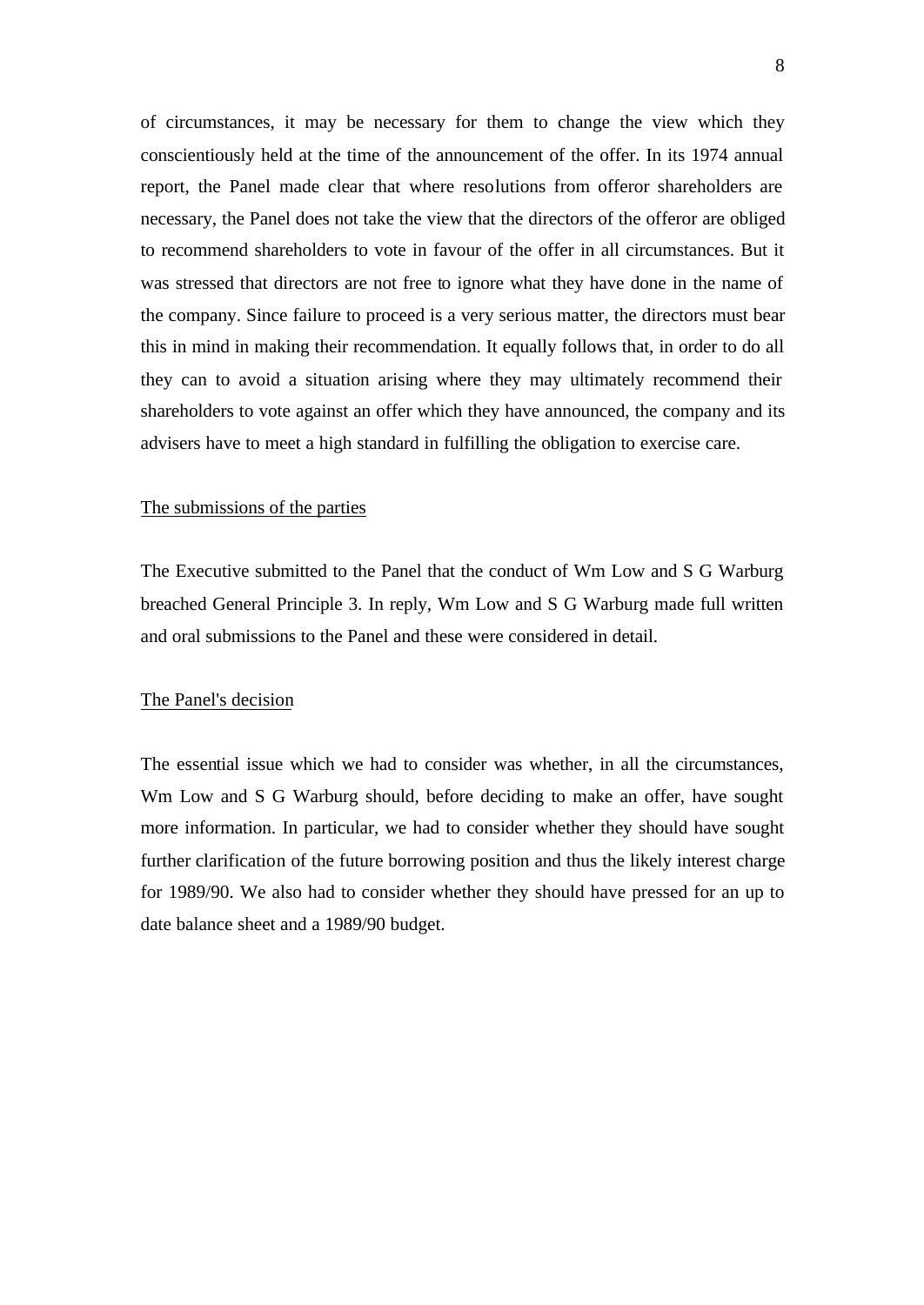We have already said that the standards of care to be observed with regard to General Principle 3 are high but that they must depend upon the nature of the particular negotiation and the extent to which a particular factor or state of affairs is critical to the position of the offeror. Hindsight must be avoided but when an offer is announced and the offeror then withdraws in consequence of the production of certain information, the question inevitably arises whether the offeror ought to have foreseen that the relevant information might lead to a reconsideration of the offer and have sought that information at an earlier stage. The Panel does not consider that it is always necessary to seek an up to date balance sheet and budget or written confirmation of all the information provided by the offeree. In some circumstances, for example, oral information from the offeree's financial adviser would be adequate. We thus had to consider what was necessary in the circumstances of this case. In doing so we were conscious of the need to avoid judging with the benefit of hindsight and of the high standard of proof needed in disciplinary cases of this kind.

In the present case the Panel recognised that Wm Low and S G Warburg carried out a considerable amount of work in seeking to discharge the obligation to exercise the appropriate degree of care. It is also noted that Mr Millar and his colleagues spent a considerable amount of time visiting stores and forming their own view as to the prospects of the business. In a contested situation, this might very well have been all that was possible. But in this case the parties were in regular contact and proceeding towards a recommended offer. It is relevant that whilst Mr Millar and Wm Low had throughout sought the advice of S G Warburg at all stages, it was known that on the other side there had been no involvement of Budgens' advisers. Mr Fletcher alone had been conducting discussions on behalf of Budgens.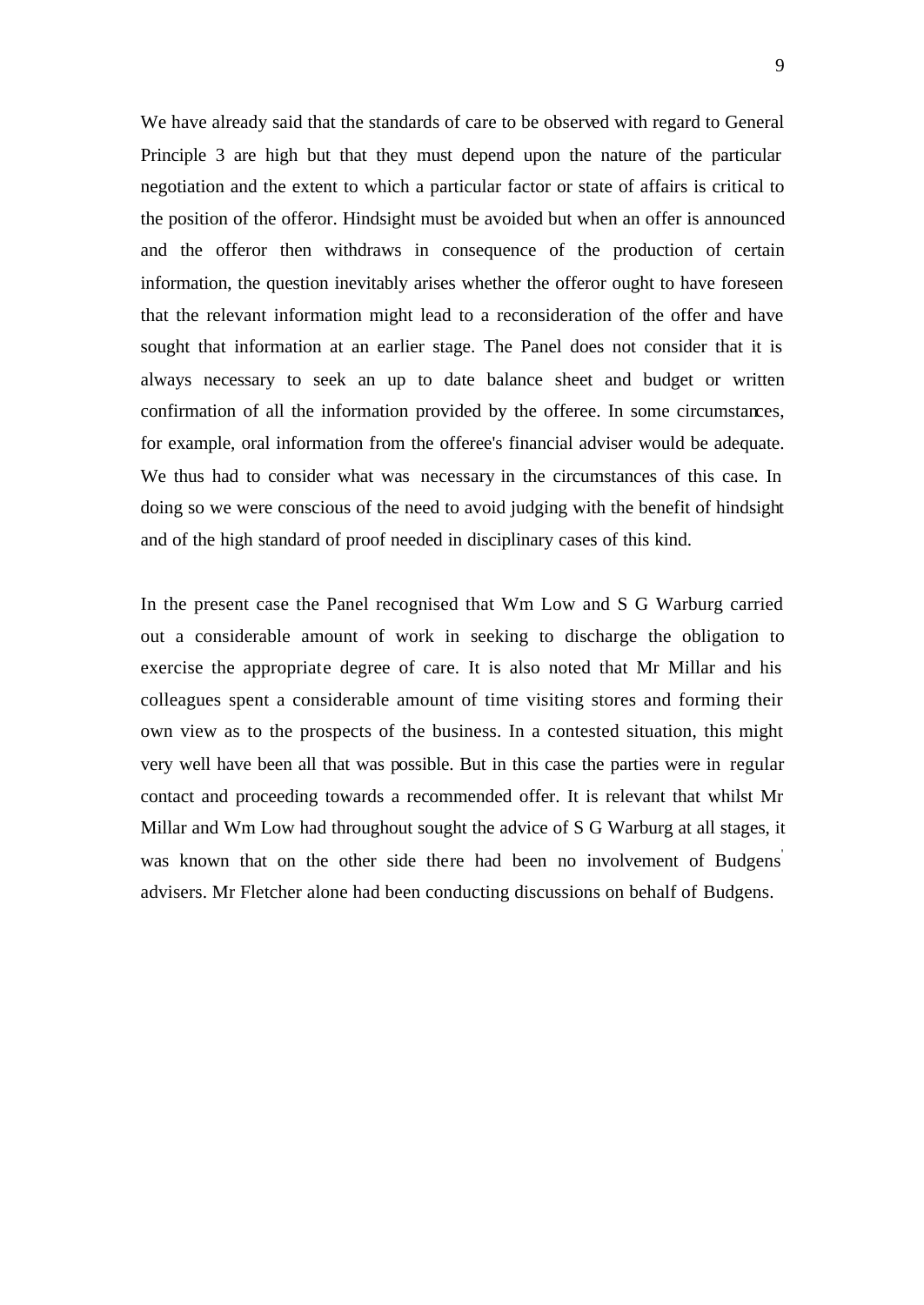Wm Low and S G Warburg relied on their computer model and did not request a balance sheet until the day before the meeting of 19 April. They did not at any earlier time request a copy of a December 1988 balance sheet and they had not sought to obtain before 19 April details of the current level of borrowings, nor did they seek estimates of future anticipated borrowings or ascertain what part of the capital expenditure was actually committed. The Executive submitted that the process of the production of the computer model, however carefully conducted, could not compensate for these deficiencies. We accept that future capital expenditure, and hence to a certain extent future borrowings, would have been within the control of Wm Low had the merger proceeded. However, the Wm Low model related in part to the period before the proposed merger. The borrowings which Budgens might have made, and capital expenditure it might have actually committed, before April 1989, were, therefore, important in establishing the opening position of the merged company and likely future trends of indebtedness. When Wm Low and S G Warburg learnt on 19 April that the actual level of borrowings as at April 1989 was significantly higher than Wm Low had expected, doubts ought to have been raised as to the reliability of the picture emerging from the model.

In all these circumstances, we consider that S G Warburg ought to have asked Budgens for some more detailed explanation of the position as to current and future borrowings. It is clear that the working capital requirements of Budgens were a critical element in the decision as to whether or not to proceed on the announced terms, as was demonstrated by the subsequent withdrawal. In the light of the fact that they were so important, we consider that S G Warburg should have pressed harder for a balance sheet which was up to date and for a budget for 1989/90. A balance sheet would have put the extent of borrowings in the context of the other relevant items, such as creditors. The more important the information is to the decision, the greater the steps that should be taken to obtain certainty before the offer is announced.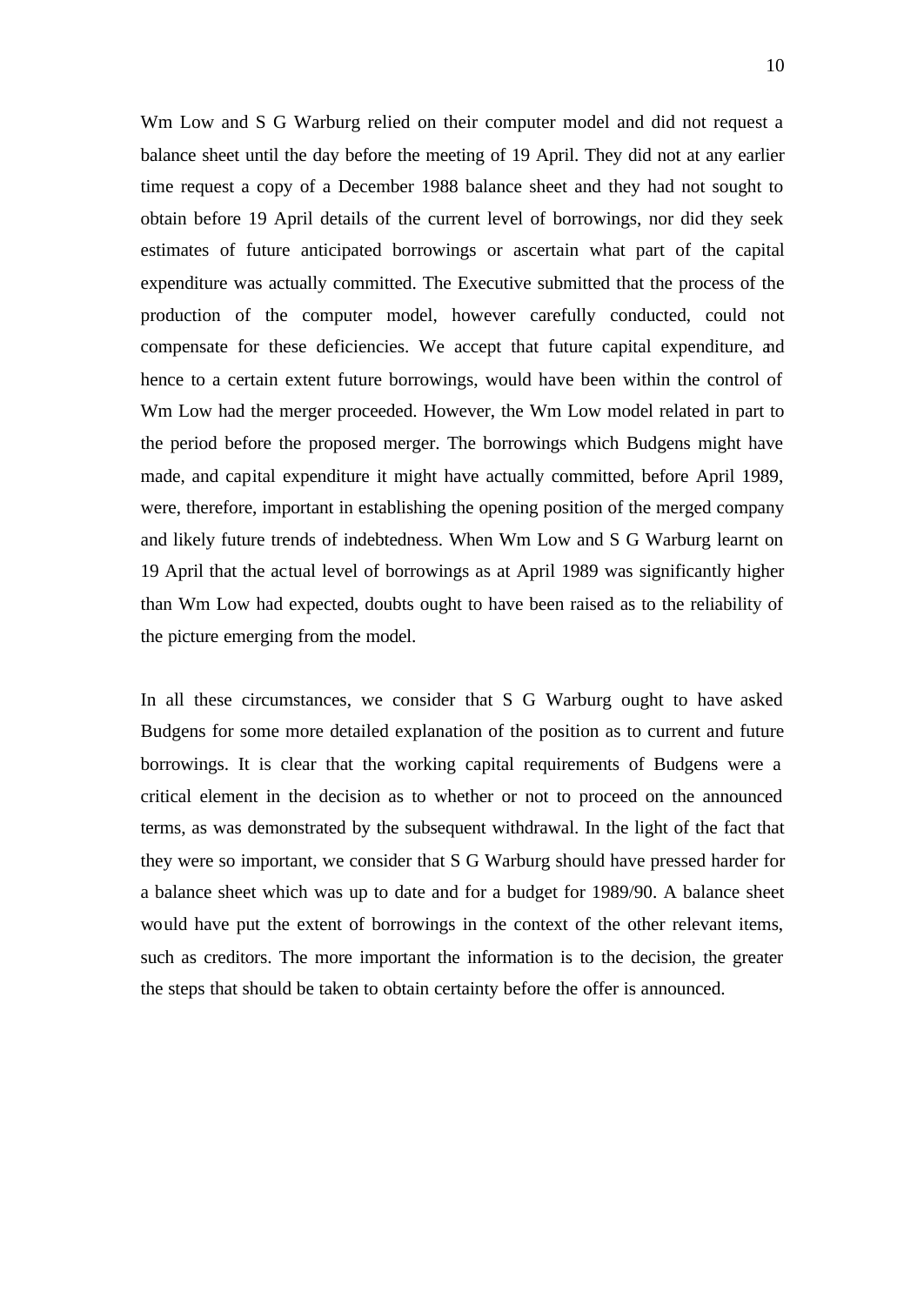We do not know what the responses would have been to a request for such a balance sheet and budget nor even to an oral request for further information as to future borrowings. We bear in mind that, in the light of the movement of the share price of Budgens, Wm Low felt that they had to reach a decision speedily. They equally may have felt that Budgens might demur from supplying any such written information. But, if Budgens had demurred, and if its reasons had been unconvincing, that itself would have been a factor in any decision as to whether or not to proceed.

We therefore conclude that there was a breach of the standards of care in the present case and accordingly a breach of General Principle 3 by the offeror's side.

We do not think, however, that Wm Low can itself be criticised for this breach. It is clear from the way he gave evidence before us that Mr Millar sought conscientiously to discharge his responsibility in every way. He held three meetings with Mr Fletcher. He consulted his board at every stage. He consulted S G Warburg before every meeting. We consider the responsibility for the breach lies with S G Warburg. It is they who, on behalf of their client, should, prior to any announcement of an offer, have been requiring or at the very least pressing hard for essential information, namely further details of borrowings, a budget and an up to date balance sheet.

The withdrawal of a bid after its announcement is a most undesirable step, which should not normally be considered except in the most extreme circumstances. It follows that, before announcing an offer, the directors of the offeror and its financial advisers should take all reasonable steps to satisfy themselves that, where the offer is made subject to the consent of the offeror's shareholders, they will remain able to recommend the offer to those shareholders. This involves diligently endeavouring to obtain all relevant information which might be